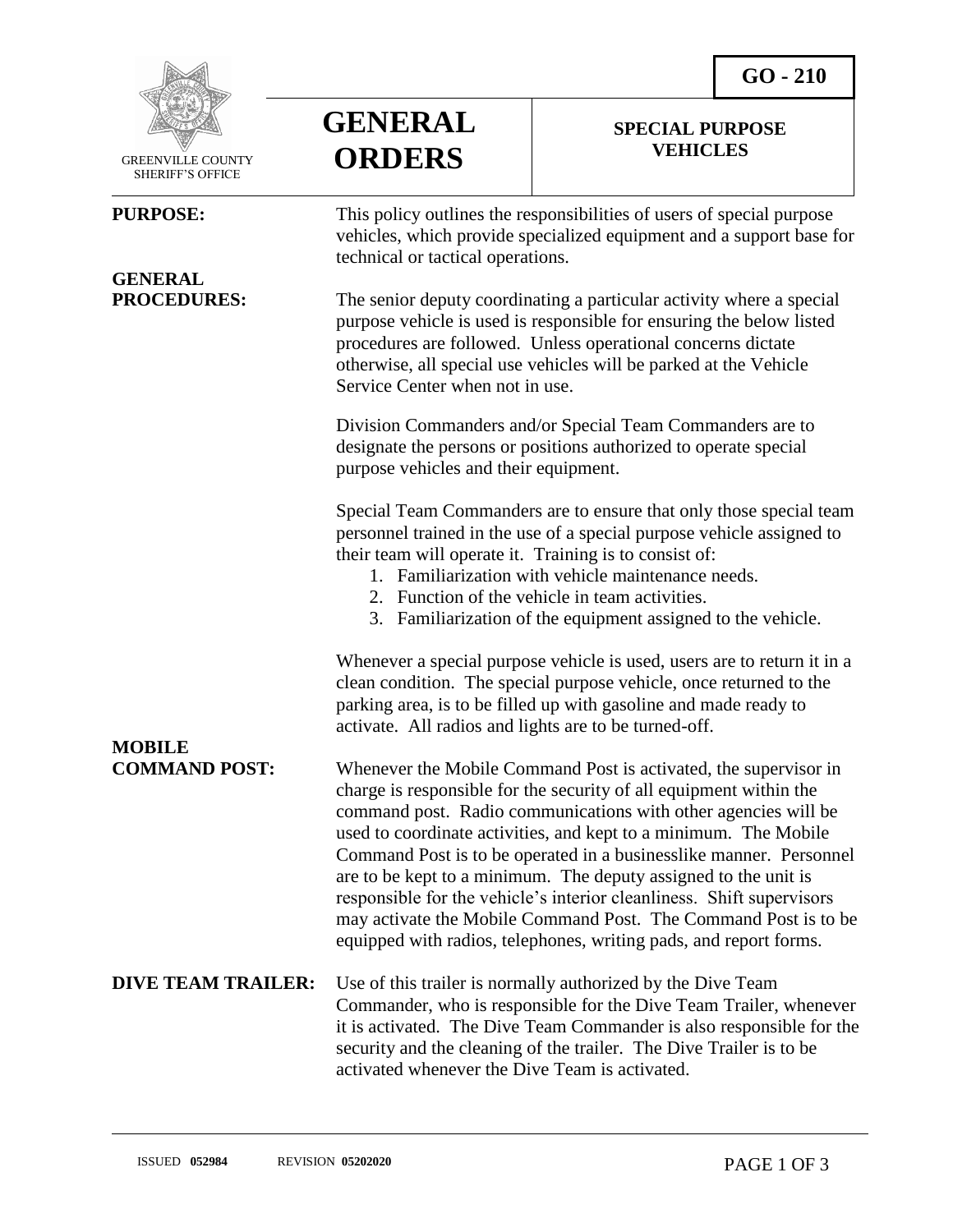Sufficient diving equipment is to be stored in the trailer to support the operations of a four-man dive team, at a minimum.

# **BOMB**

j

**TRUCK/TRAILER:** Activation is normally authorized by a Hazardous Device Technician (HDT). Security and care of this unit is the responsibility of the HDT in charge of the bomb scene. The HDT is to ensure the amount of explosives loaded into the trailer does not exceed the maximum amount the trailer can safely vent. The HDT Commander is to maintain a manual of all special equipment to be kept in the truck. Only a Hazardous Devices Team member is allowed to operate the Bomb Truck/Trailer.

## **HELICOPTERS/FIXED-**

**WING AIRCRAFT:** Aerial support is available for, but not limited to, these areas:

- Narcotic investigations.
- Marijuana eradication.
- Investigative surveillance in other types of investigations.
- Emergency response to "in-progress" calls.
- Pursuit support.
- Disaster response.
- Directed or random patrol.
- Search and rescue operations.
- Aerial photography.
- Support of SWAT operations.
- Detainee transport.

Operation of any aircraft by the Air Support Unit must be authorized. Any request for the Air Support Unit is to be directed to the Flight Unit Supervisor, who will authorize or seek authorization for the operation. Direct authorization for operation by the Sheriff or Command Staff will be acted upon immediately and the Flight Unit Supervisor notified as soon as possible. The Flight Unit Supervisor is to be notified of any operation.

Operation scheduling will normally be conducted by the Flight Unit Supervisor, with as much advance notice as possible. Whenever the Air Support Unit is activated, the following chain of command exists:

- 1. Sheriff.
- 2. Captain Division Commander.
- 3. Air Crew.

Further description of policies/procedures concerning the helicopters/airplane can be found in the Air Support Unit Manual.